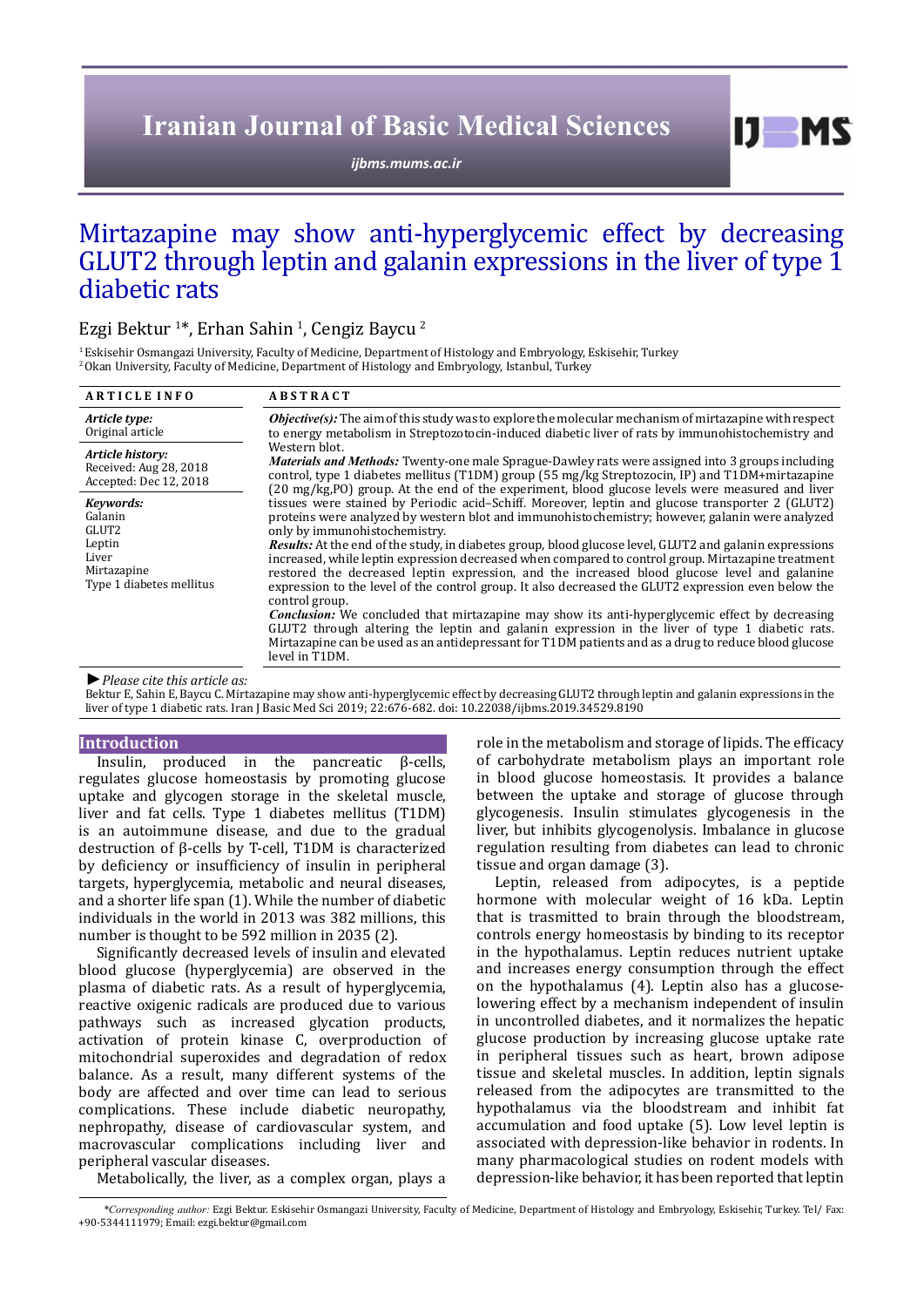is regulated by leptin receptor activation in specific limbic regions, such as the hippocampus, and leptin has an antidepressant-like effect (4). In humans and in rodents, various leptin receptor isoforms are widely distributed in many organs, including the pancreas, liver, heart, kidney, adipose tissue, and brain (6).

Galanin is a 29/30 amino acid peptide that was discovered in 1983 in the porcine intestine (7). This neuroendocrine peptide stimulates food intake and regulates energy metabolism (8, 9). These actions are mediated via three galanin receptor subtypes. GalR1– 3 are widely distributed in the nervous system and pancreas as well as gut (10). Galanin has an important and complex function on glucose hemostasis. It inhibits glucose-stimulated insulin release in human and animal models. Galanin also has a significant role in elevation of insulin sensitivity to promote glucose clearance in skeletal muscle, heart muscle and adipose tissue, though glucose transporters (11). Fasting insulin levels can maximally stimulate brain cortical glucose metabolism in humans, and that the insulin-induced increase in glucose uptake may involve the recruitment of the glucose transporter 1 (GLUT1), GLUT2 and GLUT4 to the plasma membrane (12-15).

Living with diabetes can be stressful and can also cause symptoms of depression. Leptin, an anorexigenic hormone, is directly proportional to body fat. Therefore, weight gain with antidepressant therapy is associated with increased leptin levels (16). In addition, some antidepressants are used as pain relievers instead of agents such as pregabalin that is used clinically in diabetic neuropathy, which is one of the complications caused by diabetes.

Mirtazapine is an atypical antidepressant with noradrenergic and serotonergic activity. It is a selective antagonist of 5-hydroxytryptamine (5-HT2) and 5-HT3 serotonin receptors in the central and peripheral nervous system, while blocking  $α2$  adrenergic auto and heteroreceptors that cause reducing the glucose concentration in the plasma without altering the insulin response. Mirtazapine increases the neurotransmission of serotonin via the 5-HT1 receptor. It blocks histaminergic (H1) and muscarinic receptors (17). Mianserin, an analogue of mirtazapine, increases insulin 1 (Ins1) mRNA levels, which are expressed at low levels in diabetic rats. From this, it has been shown that subacute administration of mianserin over a longterm in hyperglycemia model has a prominent antihyperglycemic effect (18).

When we take into account all of these factors, our aim is to investigate whether mirtazapine has a direct effect on glucose metabolism, leptin, galanin and GLUT2 expression on the diabetic liver.

#### **Materials and Methods**

#### *Animals*

The treatment and care of animals were according to the guidelines for the study of experimental pain in conscious animals and were approved by the Animal Care Committee of the Eskisehir Osmangazi University. Male Sprague–Dawley rats (250–320 g) were housed three per cage under controlled illumination (12 hr light/dark cycle) and environmental conditions.

#### *Streptozocin induction of diabetes*

Twenty-one male Sprague- Dawley rats were injected with Streptozocin (STZ; Sigma, St. Louis, MO) at 8 weeks of age to induce type 1 diabetes. After 72 hr from 55 mg/ kg STZ injection, rats were fasted for 12 hr before blood glucose measurement (19). Solutions were made fresh immediately prior to injection and STZ was dissolved in ice cold 10 mM sodium citrate buffer with 0.9% NaCl at pH 4.5, and then filter sterilized. Control rats were injected with sodium citrate buffer only. Animals reached hyperglycemia (blood glucose >300 mg/dl) within 72 hr following initial.

#### *Blood glucose measurements*

Blood glucose measurement was performed both before starting experiment and at the last day of experiment. Rats were considered diabetic when blood glucose levels were ≥300 mg/dl.

### *Drugs and drug administration*

From  $4<sup>th</sup>$  weeks after STZ injection to  $6<sup>th</sup>$  weeks, 20 mg/kg mirtazapine (Zestat 30 mg, Abdi İbrahim Pharmaceutical industry and trade joint-stock company, İstanbul) was applied by intragastric gavage tube every day. At the end of the study period, all groups received anesthesia with 100 mg/kg sodium thiopental. Liver tissues were isolated for western blot and immunohistochemistry.

# *Tissue preparation for Periodic Acid Schiff (PAS) staining*

Rats received anesthesia with 100 mg / kg sodium thiopental, injected with 150 μl of heparin (BD Biosciences) into the ventricle, and then transcardially perfused with 10% formaldehyde in 1x phosphatebuffered saline (PBS, pH 7.4). Liver tissues were dissected, and postfixed in 10% formaldehyde for 24 hours. Following fixation, paraffin blocks were prepared by following the appropriate procedure to the received tissues. Serial sections of 4 μm thickness were prepared from each of paraffin blocks. One day after being kept at 37 ° C, the temperature of the oven was increased to 60 ° C at the next day and it was waited for 1 hr. After passing through the xylol and reduced alcohol fractions, sections were oxidized in 0.5% periodic acid solution for 5 min. Then, sections rinsed in distilled water and placed in Schiff reagent for 15 min (Sections became light pink color during this step). After we washed sections in lukewarm tap water for 5 min (Immediately sections turn dark pink color), counterstaining was performed in Mayer's hematoxylin for 1 min. Then, we washed sections in tap water for 5 minutes and dehydrated and coversliped using a synthetic mounting medium.

#### *Tissue preparation for immunohistochemistry*

Liver tissues were dissected, and postfixed in 10% formaldehyde for 24 hr. Following fixation, paraffin blocks were prepared by following the appropriate procedure to the received tissues. Serial sections of 4 μm thickness were prepared from each of paraffin blocks. One day after being kept at 37 ° C, the temperature of the oven was increased to 60 ° C the next day and it was waited for 1 hr. After passing through the xylol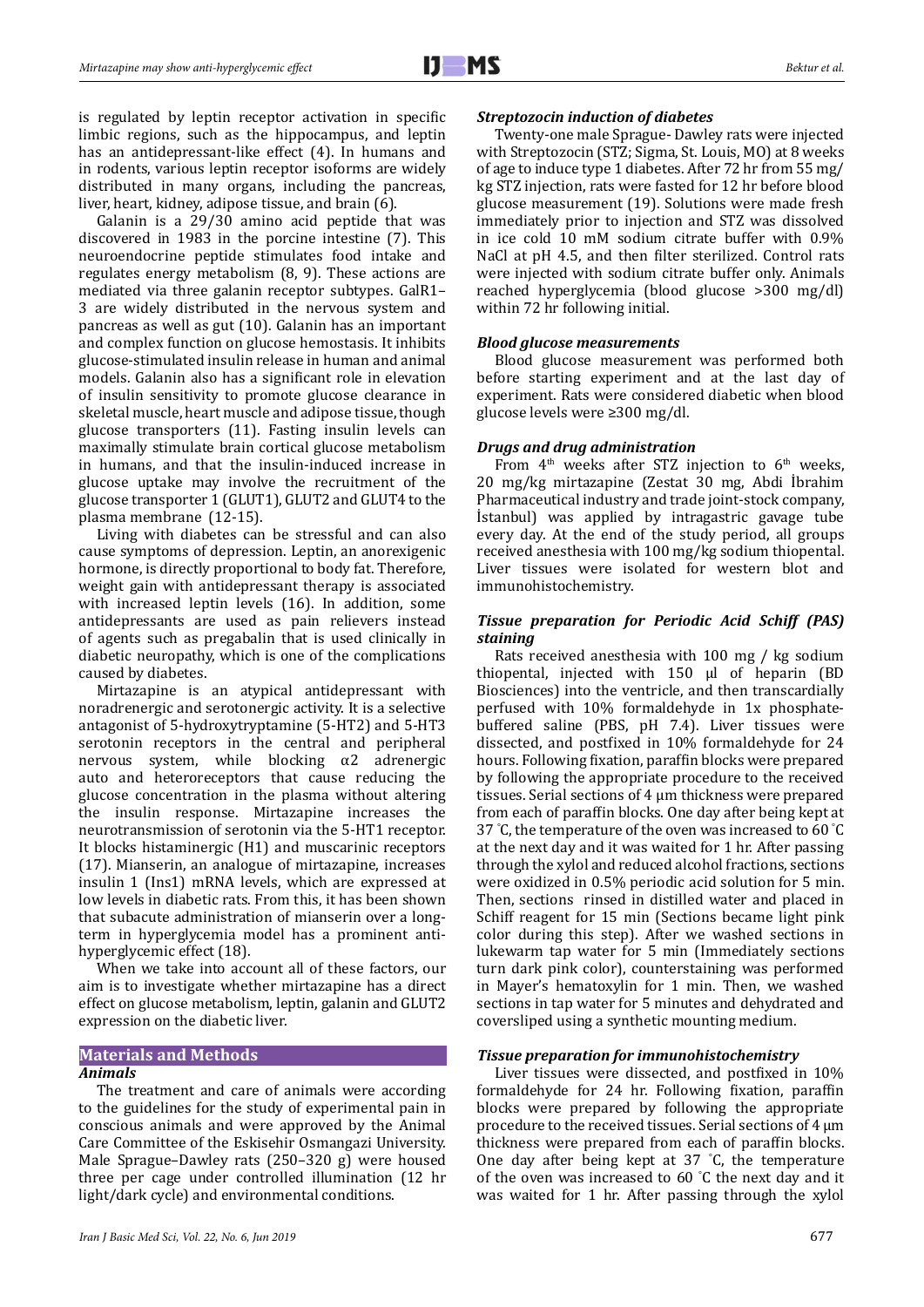and reduced alcohol fractions, sections were incubated in 3% hydrogen peroxide to prevent endogenous peroxidase activity.

The sections that were treated with anti-Ob primary antibody (leptin) (sc-842), anti- galanin (sc-5446) and anti-GLUT2 (sc-9117) were blocked with Ultra V Block in the ready-to-use biotinylated goat anti-polyvalent kit (TP-125-BN) for 10 min at room temperature. Subsequently, primary antibodies were incubated overnight at +4 ° C. After washing 4 times with PBS, biotinylated goat anti-polyvalent was incubated for 15 min at room temperature. After sections were washed 4 times with PBS, enzyme-labeled streptavidin was applied. Afterwards, aminoethyl carbazole (AEC) chromogen was applied. The reaction waited until it was observed. The reaction was stopped with tap water. After the ground staining with hematoxylin was performed, it was closed with water based sealer. The sections were imaged with the Olympus BX-51 brand light microscope.

# *Tissue preparation for Western blot*

Expressions of leptin and GLUT2 were measured by western blot in liver tissues, which were cut into small pieces and lysis buffer was added and waited for 5 min at room temperature. The samples were then homogenized and centrifuged at 14000 g for 10 min at 4 ° C. The supernatant that included the cytosolic proteins was transfered to a new tube. The protein concentration was then measured with the nanodrope by means of a fluorometer (Qubit 2.0 Fluorometer, Invitrogen, Thermo Fisher Scientific, Waltham, USA). 30 μg protein was put in 10% SDS gel for electrophoresis, then transferred to PVDF membrane. Membranes were blocked with blocking buffer 5% BSA (bovine serum albumin) for 1 hr at room temperature. The membranes were then incubated with appropriate anti-Ob (sc-842), anti-GLUT2 (sc-9117) and anti- β-actin (sc-47778) antibodies overnight at 4 ° C. Membranes were washed 3 times with the washing solution for 10 min, then incubated with appropriate secondary antibody (sc- 2004). Protein expression levels were observed in immunoreactive strips by imaging system (C-Digit, Licor, Cambridge, United Kingdom). Analysis of image results were performed with Image J 1.49v.

#### *Statistical analysis*

Blood glucose measurement data were analyzed using a commercially available software Statistics Package for Social Sciences (SPSS for Windows, version 18.0, Chicago, Illinois, USA). Results were expressed as mean±SEM. *P*-values less than 0.05 were considered to be significant. All of the data were tested for a normal distribution with the Shapiro-Wilk test to determine whether the results should be analyzed parametrically. All of the experimental data displayed normal distributions, and we therefore used parametric tests. For the comparisons of more than two groups, we used the one-way analysis of variance. We used Tukey's honestly significant difference (HSD) test for multiple comparisons.

### **Results**

# *Mirtazapine decreased blood glucose level*

STZ treatment resulted in more than threefold



**Figure 1.** Effect of intragastric mirtazapine applied on diabetic rats Streptozocin (STZ) injection was performed on day 0 and mirtazapine was applied daily starting on the 4th week till 6th week. All of the data were tested for a normal distribution with the Shapiro-Wilk test to determine whether the results should be analyzed parametrically. For the comparisons of more than two groups, we used the one-way analysis of variance. We used Tukey's honestly significant difference (HSD) test for multiple comparisons. Significant difference between control and diabetes group \* *P<*0.05 and significant difference between diabetes and diabetes+mirtazapine groups \*\* *P<*0.05

increase in blood glucose level. Glucose level varied from 308 to 402 mg/dl. Administration of mirtazapine to diabetic rats (T1DM) for 2 weeks reduced blood glucose level and shows significant differences in blood glucose level as compared to diabetic group, and there was also significant differences in blood glucose level between diabetic and diabetic+mirtazapine groups (T1DM+Mirtazapine) (Figure 1).

#### *Mirtazapine increased stored glycogen in liver*

According to the results of our study, there were healthy hepatocytes having radial structure and hepatocytes containing stored glycogen in PAS reaction in the control group, whereas glycogen amount decreased in diabetic group. After 20 mg/kg mirtazapine administration to diabetic rats, increased glycogen storage were observed (Figure 2).



**Figure 2.** Periodic Acid Schiff (PAS) reactions Intensive PAS (+) reaction in hepatocytes in control group (A). Decreased PAS (+) reactions in diabetic group (B). Increased PAS (+) reactions in hepatocytes in mirtazapine administered to diabetic group (C) (10x)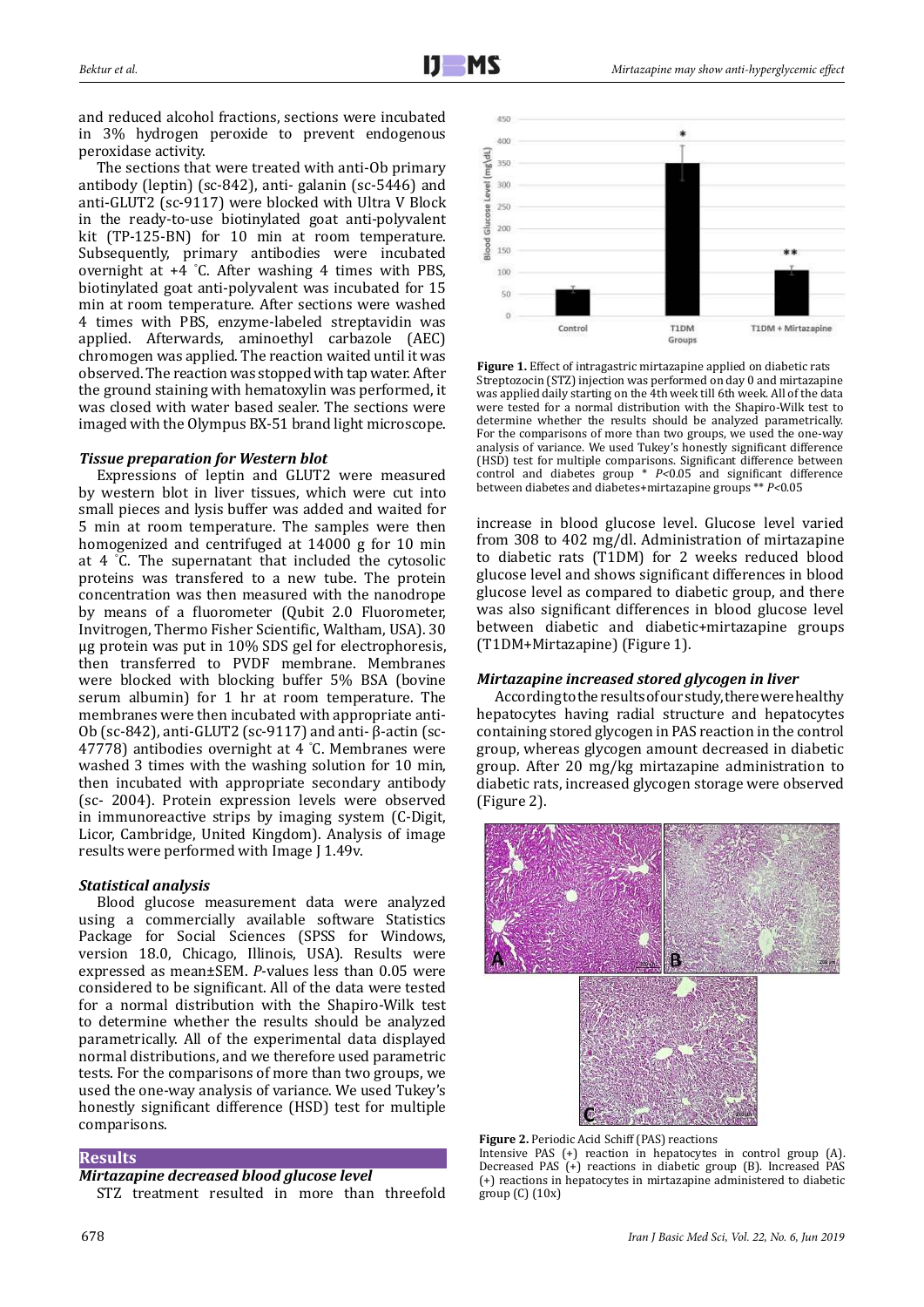



#### **Figure 3.** Leptin expression by immunohistochemistry

Middle anti-leptin antibody reaction in control group (A). Low anti-leptin antibody reaction in diabetes group (B). Intensive anti-leptin antibody reaction especially near vena centarlis in mirtazapine administered to diabetes group (C) (20x)



**Figure 4.** Leptin and galanin expression by Western blot

# *Mirtazapine increased leptin reaction reduced by diabetes*

According to the results of the immunohistochemistry, middle leptin expression was observed in control group. Low leptin expression was observed in diabetes group as control group, whereas intensive leptin expression was observed in mirtazapine-applied diabetes goup especially near vena centralis (Figure 3).

When we observed leptin expressions by western blot, we saw that leptin expression decreased 1.14





Figure 6. Glucose transporter 2 (GLUT2) expression by immunohistochemistry

Middle anti-GLUT2 antibody reaction in control group (A). Intensive anti-GLUT2 antibody reaction in diabetes group (B). Low anti-GLUT2 antibody reaction in mirtazapine administered to diabetes group (C) (40x)

fold in diabetes group and increased 1.29 fold in mirtazapine-administered diabetes group compared to control group. It was increased 0.36 fold in mirtazapineadministered diabetes group compared to diabetes group (Figures 4-5).

### *Mirtazapine decreased GLUT2 and galanin reactions increased by diabetes*

According to the results of immunohistochemistry and western blot analysis in our study, GLUT2 expressions increased in type 1 diabetes group when compared to control group. However, we observed that GLUT2 **Figure 5.** Leptin and Glut2 expression measurements by Western blot expressions decreased in mirtazapine-administered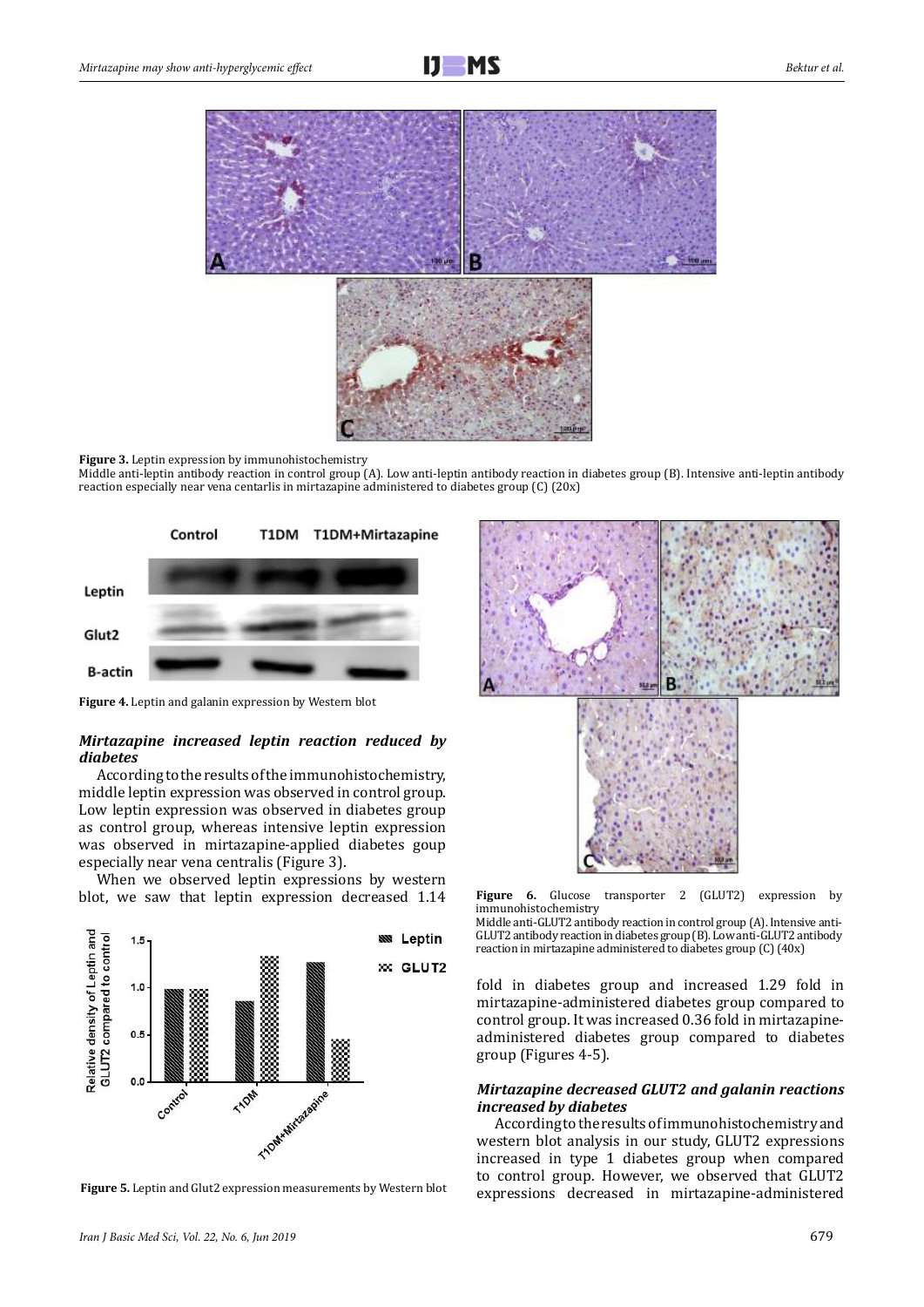

**Figure 7.** Galanin expression by immunohistochemistry

Low anti-galanin antibody reaction in control group (A). Intensive anti-galanin antibody reaction in diabetes group (B). Middle anti-galanin antibody reaction in mirtazapine administered to diabetes group (C) (20x)

diabetes group. Analysis of GLUT2 expressions by western blot showed that GLUT2 expression increased 1.35 fold in diabetes group and decreased 0.47 fold in mirtazapine-administered diabetes group compared to control group (Figures 4-6). Despite the increased expression of GLUT2, T1DM animals presented a significant reduction in the amount of glycogen when compared to control animals.

Also, investigation of galanin expressions by immunohistochemistry analysis showed that galanin expressions increased in diabetes group when compared to control group. However, after mirtazapine administration to dibatic rats, we saw that galanin expressions decreased (Figure 7).

#### **Discussion**

This study was planned to investigate possible anti-hyperglycemic activity of mirtazapine. Further, promising contribution of leptin, galanin and GLUT2 channel to the pharmacological activity of mirtazapine were elucidated by conducting moleculer methods.

T1DM is a disease characterized by insulin deficiency due to the autoimmune destruction of pancreatic beta cells. It becomes manifest when the remaining beta cell mass is not able to secrete sufficient amounts of insulin required for the maintenance of normal glucose homeostasis. Adipocytokines are hormones secreted by the adipose tissue. Adipocytokines' main role is signalling key organs to maintain metabolic homeostasis, and their dysfunction has been causally linked to a wide range of metabolic diseases. Adipocytokines are thoroughly explored in obesity and related metabolic disorders, but there is much less data concerning serum levels of different adipocytokines in T1DM patients, especially in the context of presence of different chronic complications of T1DM. While leptin is a target of many trials in T2DM patients, the number of studies assessing the significance of leptin in T1DM is modest.

Various authors reported different results regarding the serum leptin levels in T1DM in contrast to nondiabetic individuals. While some have come to the conclusion that the serum leptin levels have been increased, others have reported decreased levels and the third ones have concluded that the levels have been unchanged (20).

Diabetes mellitus and depression are two chronic and prevalent diseases, which affect millions of people all over the world. Galanin, a 29-amino acid peptide hormone, is widely distributed throughout the central and peripheral nervous systems as well as other tissues (21) to modulate depression (22-24), cognition, neuroendocrine, Alzheimer's disease (25), neuronal differentiation (26), pain threshold (27), food intake and energy homeostasis (28). Although galanin may 7 directly inhibit β cell secretion via G(o)2 of the G(i/o) protein family, the inhibitive effect of galanin on insulin secretion does not interfere with its beneficial role to insulin sensitivity of patients. The plasma galanin level in patients with diabetes is higher than in healthy controls, resulting from impaired glucose clearance activity (29). Also, galanin attenuates depression-like behavior and insulin resistance through the central galanin receptor 2 (GalR2) (30).

The glucose transporter isoform GLUT2 takes part in essential roles in the complex pathways mediating entire body glucose disposal, in which dysregulation of their controlling mechanism can result in the pathophysiologic conditions related to diabetes (31). GLUT2, the insulin independent main hepatic glucose transporter, has been shown to be overexpressed in T1DM animals. This is in agreement with several studies, reporting that hyperglycemia and several nutritional factors regulate the expression of GLUT2 in liver and kidney (32).

Leptin, insulin and nutrient-related signals in the central nervous system (CNS) improve hepatic insulin sensitivity; however, the mechanism by which CNS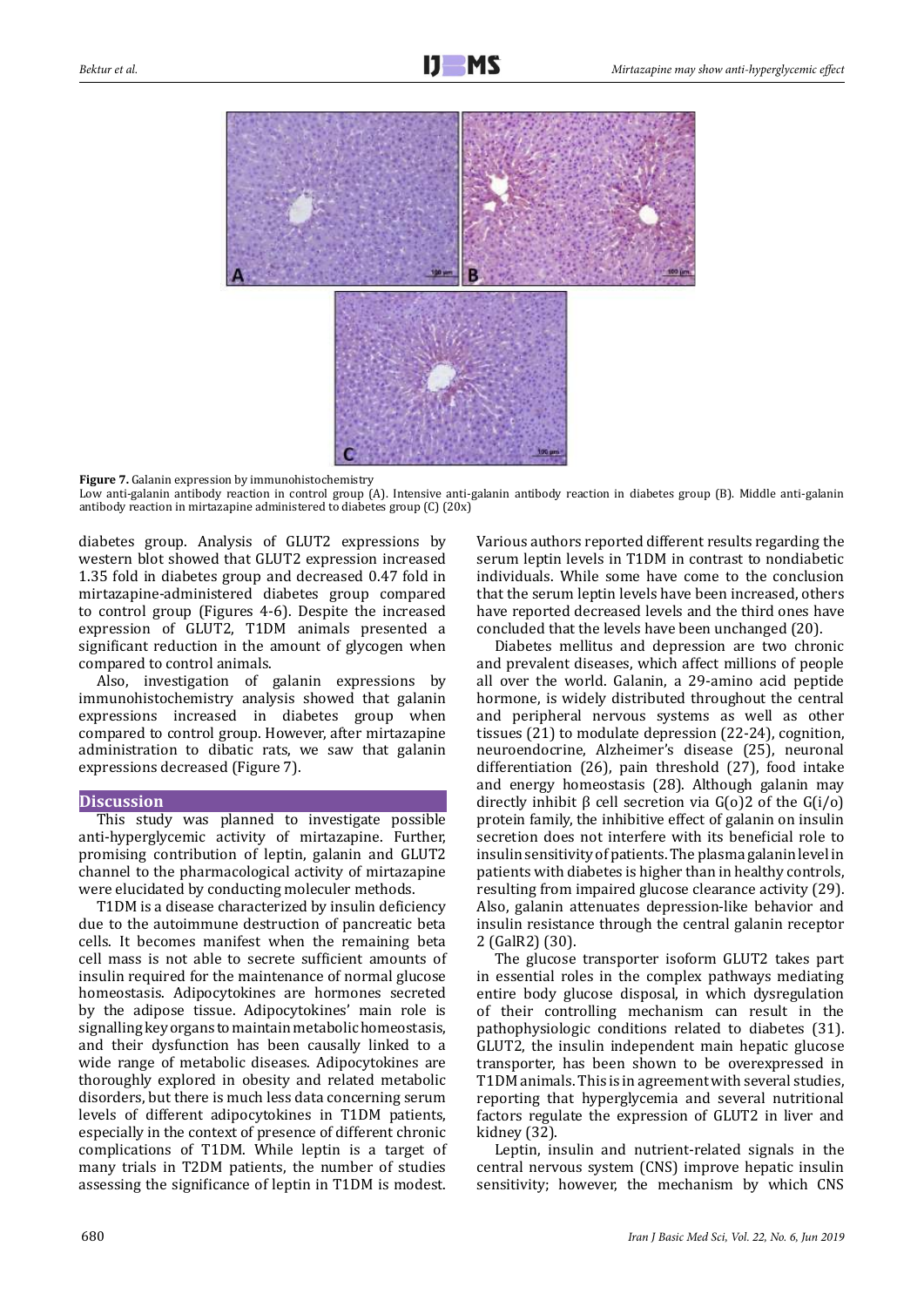leptin signaling normalizes diabetic hyperglycemia and whether this process involves leptin-dependent effects on hepatic glucose production or tissue glucose uptake are unknown. Leptin action in the brain potently suppresses hepatic glucose production, while increasing tissue glucose uptake despite persistent and severe insulin deficiency (33).

A study by Schilling and colleagues showed<br>that antidepressant treatment with venlafaxine antidepressant treatment with venlafaxine and paroxetine does not impact on leptin plasma concentrations, whereas treatment with amitriptyline and mirtazapine leads to an increase of leptin secretion even when controlling for body mass index (BMI) (4). Mirtazapine is strong antagonist at the histamine H1 receptor, and is known to be involved in the regulation of body weight. Blockade of histamine synthesis as well as blockade of H1-receptors has been shown to attenuate

the response to leptin (34).<br>Schmid and collegues showed that leptin concentrations increased after 4 weeks of treatment depressive disorder patients with mirtazapine (35).

The regulation of beta cell function in the short and long term allows production of an adequate level of plasma insulin levels, which restores plasma glucose concentrations to normoglycemia by inducing glucose uptake and accumulation as glycogen and fatty acids, principally in muscle, liver, and adipose tissue. However, a decrease in beta cell mass or impaired beta cell function can lead to abnormal plasma insulin levels that can promote glucose intolerance and diabetes (36). It has been implicated that alpha-adrenergic antagonists play role on storage of glycogen by reducing the glucose concentration in the plasma without altering the insulin response (37). Mirtazapine inhibits α2 adrenergic auto and heteroreceptors, and in our study we showed that the amount of glycogen storage was significantly increased in the liver, and blood glucose level decreased in mirtazapine-treated diabetic rats.

Alone, leptin has been reported to promote glycogen storage in hepatocytes by inhibiting glycogen phosphorylase and glycogen synthase kinase 3 (GSK3) in perfused rat liver and hepatic cell lines, and to inhibit glucose production in response to gluconeogenic precursors in the perfused rat liver and isolated hepatocytes (38). Leptin can also inhibit glucagon action in primary rat hepatocytes and the perfused rat liver (39), an effect that is possibly mediated through activation of phosphoinositide 3-kinase (PI3K) and phosphodiesterase 3B (PDE3B) (40). Collectively, these studies show that leptin directly modulates insulin signaling and glucose flux, but the effects of leptin are highly variable. Perhaps contributing to these seemingly contradictory findings is that the effect of leptin on hepatocytes appears to be dependent on duration of leptin pretreatment (41), species (42) and nutritional status (43). Indeed, one study found that perfusion of livers during the postprandial state inhibited epinephrine-stimulated glucose production, whereas perfusion of livers during the postabsorptive phase stimulated glucose release (44).

Perhaps the most compelling evidence of the profound effect of leptin on glucose homeostasis is that leptin administration can normalize blood glucose

levels in non-obese rodent models of insulin deficient, T1DM. Leptin infusion or gene therapy, can reverse hyperglycemia without a detectable rise in circulating insulin levels in STZ-treated rats (33) and mice (45), nonobese diabetic (NOD) mice (46), insulin deficient Akita mice (46) and BioBreeding rats with virally-induced beta cell destruction. Parallel to all these studies, in our study, leptin level increased, GLUT2 and galanin levels decreased after mirtazapine administration, and it caused an increase in glucogen storage as well as mirtazapine's inhibitor effect on  $\alpha$ 2 adrenergic auto and heteroreceptors.

These results further support evidence that mirtazapine ameliorates hyperglycemia by decreasing GLUT2 through leptin and galanin in the liver of type 1 diabetic rats. Mirtazapine can be used for both type 1 diabetes-induced depressive mood as an antidepressant and for decreased blood glucose level.

# **Conclusion**

This data show, for the first time, that mirtazapine<br>has beneficial effects against diabetes-induced beneficial effects against diabetes-induced hyperglycemia, and that suppressive effect of this drug on GLUT2 and leptin, and upregulation effect on galanin levels, which are altered in diabetic rats, may be some of the pharmacological mechanisms underlying the exhibited anti-hyperglycemic effect of mirtazapine.

# **Acknowledgment**

The authors declare no conflicts of interest. This study was not supported by any foundation.

# **Conflict of Interest**

The authors declare no conflict of interest.

#### **References**

1. Kalra SP. Central leptin gene therapy ameliorates diabetes type 1 and 2 through two independent hypothalamic relays; a benefit beyond weight and appetite regulation. Peptides 2009; 30:1957-1963.

2. Safi SZ, Qvist R, Kumar S, Batumalaie K, Ismail ISB. Molecular mechanisms of diabetic retinopathy, general preventive strategies, and novel therapeutic targets. Biomed Res Int 2014; 2014:801269-801287.

3. Prabakaran D, Ashokkumar N. Protective effect of esculetin on hyperglycemia-mediated oxidative damage in the hepatic and renal tissues of experimental diabetic rats. Biochim 2013; 95:366-373.

4. Schilling C, Gilles M, Blum WF, Daseking E, Colla M, Weber-Hamann B*, et al.* Leptin plasma concentrations increase during antidepressant treatment with amitriptyline and mirtazapine, but not paroxetine and venlafaxine: leptin resistance mediated by antihistaminergic activity? J Clin Psychopharmacol 2013; 33:99-103.

5. Ozsoy S, Besirli A, Abdulrezzak U, Basturk M. Serum ghrelin and leptin levels in patients with depression and the effects of treatment. Psychiatry Investig 2014; 11:167-172.

6. Amitani M, Asakawa A, Amitani H, Inui A. The role of leptin in the control of insulin-glucose axis. Front Neurosci 2013; 7:51-63.

7. Tatemoto K, Rökaeus Å, Jörnvall H, McDonald TJ, Mutt V. Galanin—a novel biologically active peptide from porcine intestine. FEBS lett 1983; 164:124-128.

8. Fang PH, Yu M, Ma YP, Li J, Sui YM, Shi MY. Central nervous system regulation of food intake and energy expenditure: role of galanin-mediated feeding behavior. Neurosci Bull 2011;